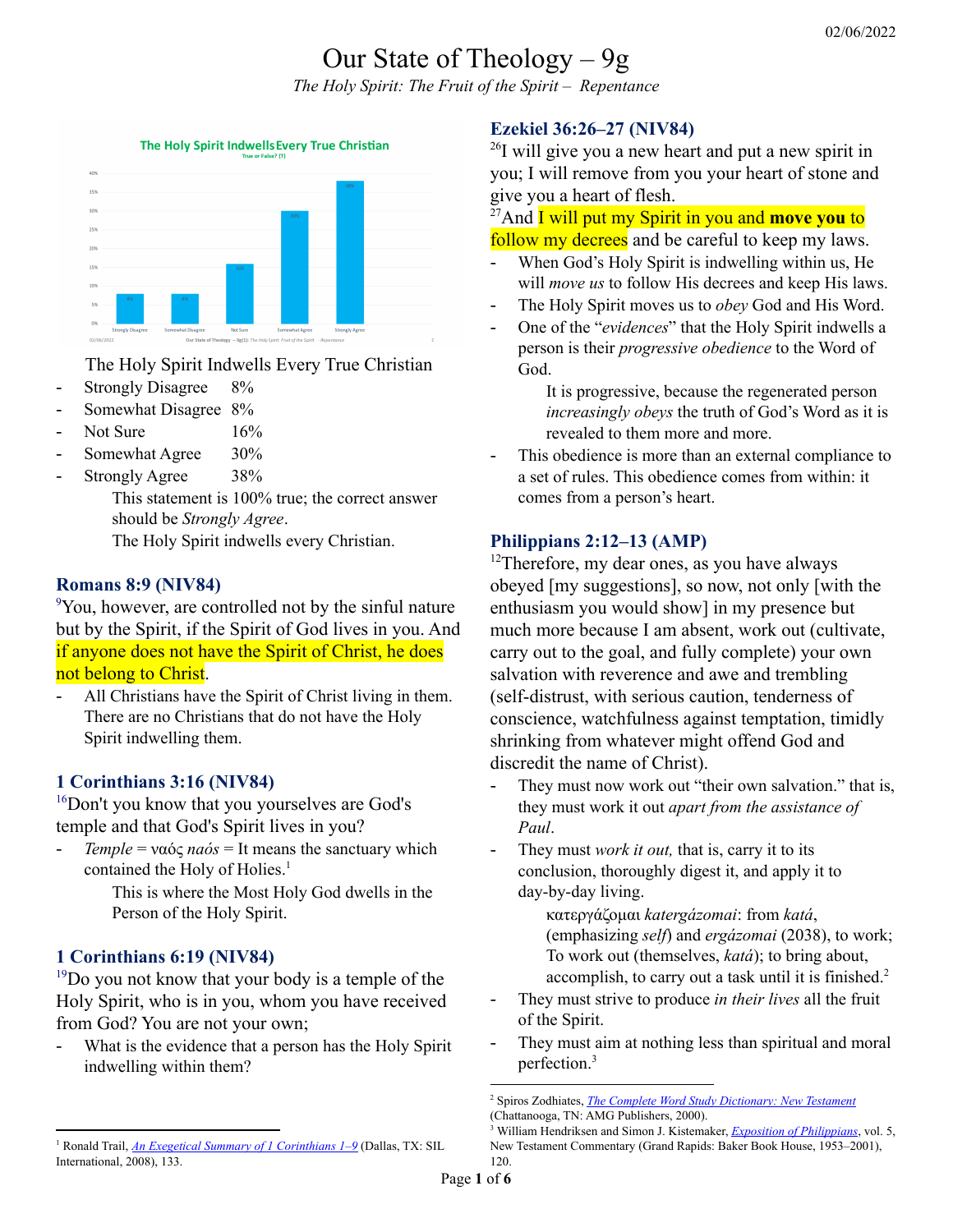<sup>13</sup>[Not in your own strength] for it is God Who is all the while effectually at work in you [energizing and creating in you the power and desire, both to will and to work for His good pleasure and satisfaction and delight.

- The Holy Spirit is *all the while ef ectually at work in you [energizing and creating in you the power and desire]* to do His will.
- The Holy Spirit *moves us* to *willing obedience;* not forced, external obedience from an unwilling heart that only fears the consequences arising out of disobedience.
- *The tense* of the verb *continue to work out* (NIV84 has it correct by including *continue*) indicates *continuous, sustained, strenuous effort:* "Continue to work out."

It is a *constant* and *sustained effort* in a battle waged on three fronts: a warfare against the world, the flesh, and the devil.

It will mean **making full use of every** God-appointed means to defeat the evil and bring out the good within them.

- *It is one thing* to shout, "Do all to the glory of God," *but* it is quite a different thing to carry this out in practice.
- *It is one thing* to pray, "as we have forgiven our debtors," *but* it is not so easy *really* to forgive.
- *It is one thing* to display a beautiful plaque saying, "Christ is the Head of this home," *but* it is something else again actually to recognize Him as Head by submitting every important question to Him in prayer and by obeying His every command.
- *It is one thing* to assert very piously, "God's sovereignty is the ultimate principle for faith and practice," *but* it is far more difficult to submit trustfully to this sovereign will when a dear one is growing gradually weaker and finally dies.
- So very difficult is the task that, left to [our] own resources, [we] can no more fulfil it than the invalid described in John 5 could get up and walk [without God's enablement].

[So, we] must consider *working out [our] own salvation* to be [our] life's task.

- Note: *salvation,* here, is referring to *sanctification*.
- Were it not for the fact that God is working *in* you, you would not be able to work *out* your own salvation. 4

## **1 Timothy 4:9–10 (NIV84)**

<sup>9</sup>This is a trustworthy saying that deserves full acceptance

*The Holy Spirit: The Fruit of the Spirit – Repentance* <sup>10</sup>(and for this we labor and strive), that we have put our hope in the living God, who is the Savior of all men, and especially of those who believe.

#### **Colossians 1:29 (NIV84)**

<sup>29</sup>To this end I labor, struggling (*agōnízomai*) with all his energy, which so powerfully works in me.

#### - **Colossians 1:29 (WuestNT)**

 $29$ To which end also I am constantly laboring to the point of exhaustion, engaging in a contest according to His efficient power in exercise which is working in me in power.

#### **1 Timothy 6:11–12 (NIV84)**

<sup>11</sup>But you, man of God, flee from all this, and **pursue** righteousness, godliness, faith, love, endurance and gentleness.

 $^{12}$ Fight the good fight of the faith. Take hold of the eternal life to which you were called when you made your good confession in the presence of many witnesses.

- *Pursue* = διώκω *diṓkō*: To follow or press hard after, to pursue with earnestness and diligence in order to obtain, to go after with the desire of obtaining. 5
- *Fight* = ἀγωνίζομαι *agōnízomai*: it is the task of faith in persevering amid temptation and opposition; to take pains, to wrestle as in an award contest, *straining every nerve* to the uttermost towards the goal. 6

### **Hebrews 12:14 (NIV84)**

<sup>14</sup>*Make every effort* to live in peace with all men and to be holy; without holiness no one will see the Lord.

- *Make every ef ort* = διώκω *diṓkō* = same Greek word used in 1 Timothy 6:12, *pursue.*
- 2 Timothy 2:22; 1 Peter 3:11; Philippians 3:12, 14 (*press on*) and many other Scriptures emphasize that the working out of our sanctification is not a haphazard, easy, something to be taken lightly, effort on our part.
- In our effort to avoid *legalism* and stress *grace,* the teaching about *effort* and *hard work* is often neglected.

### **Matthew 7:13–20 (NIV84)**

 $13$ <sup>ta</sup>. Enter through the narrow gate. For wide is the gate and broad is the road that leads to destruction, and many enter through it.

- **Luke 13:23-24 (NIV84)**

<sup>4</sup> William Hendriksen and Simon J. Kistemaker, *Exposition of [Philippians](https://ref.ly/logosres/bkrc-php?ref=Bible.Php2.13&off=229&ctx=+is+working+in+you.+~Were+it+not+for+the+)*, vol. 5, NT Commentary (Grand Rapids: Baker Book House, 1953–2001), 120-122.

<sup>5</sup> Spiros Zodhiates, *The Complete Word Study [Dictionary:](https://ref.ly/logosres/wsntdict?ref=GreekStrongs.1377&off=7&ctx=+%0a1377.+~%CE%B4%CE%B9%CF%89%CC%81%CE%BA%CF%89+dio%CC%84%CC%81ko%CC%84%3b+fut.+dio%CC%84%CC%81xo%CC%84%2c+) New Testament* (Chattanooga, TN: AMG Publishers, 2000).

<sup>6</sup> Spiros Zodhiates, *The Complete Word Study [Dictionary:](https://ref.ly/logosres/wsntdict?ref=GreekStrongs.75&off=5&ctx=+%0a75.+~%CE%B1%CC%93%CE%B3%CF%89%CE%BD%CE%B9%CC%81%CE%B6%CE%BF%CE%BC%CE%B1%CE%B9+ago%CC%84ni%CC%81zomai%3b+fut.+ag) New Testament* (Chattanooga, TN: AMG Publishers, 2000).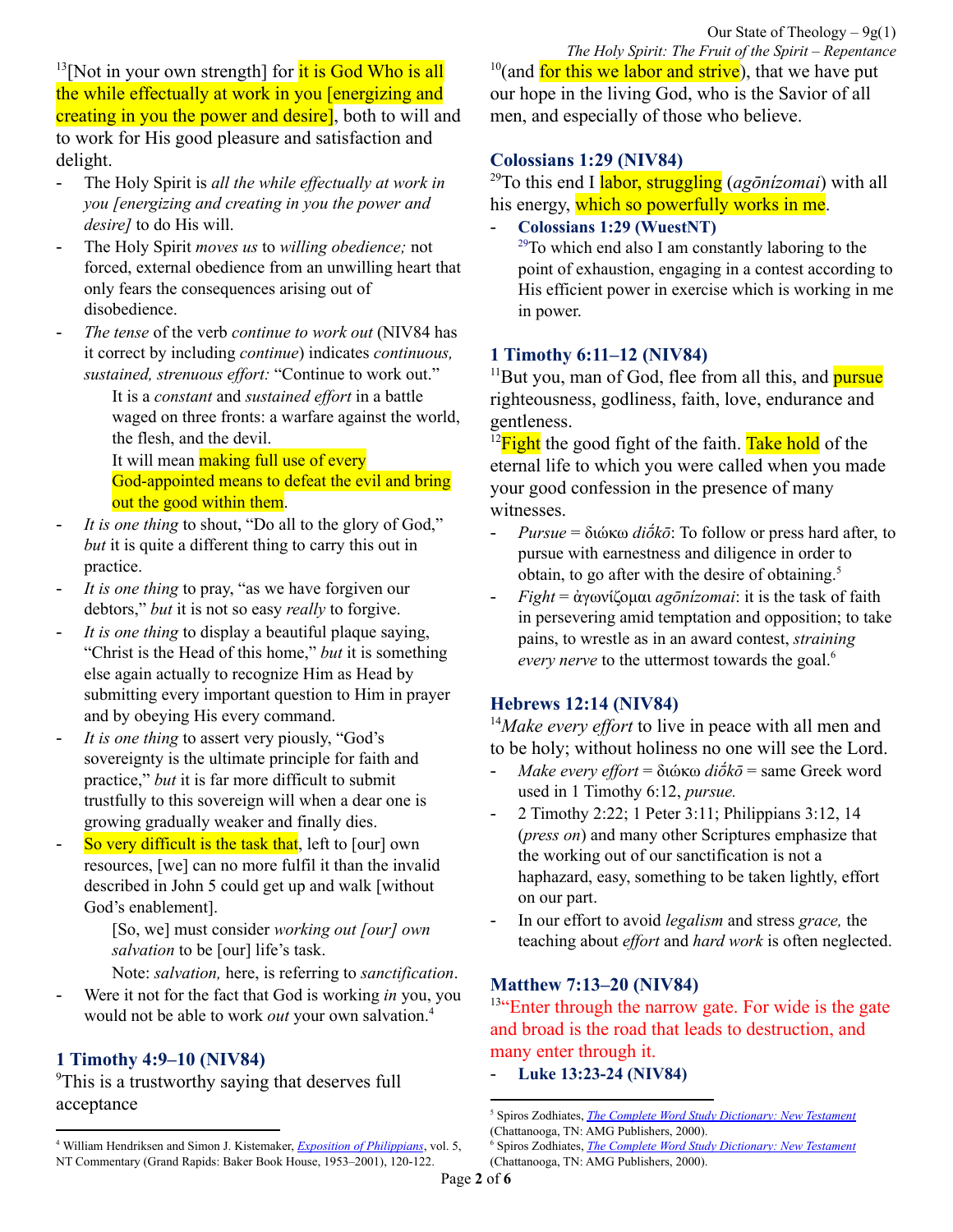<sup>23</sup>Someone asked him, "Lord, are only a few people going to be saved?" He said to them,

 $24$ "Make every effort to enter through the narrow door, because many, I tell you, will try to enter and will not be able to.

The gate to heaven is a narrow one, and we must strive to enter by it. The word translated '*striving'* here is the Greek word from which the English word '*agony'* comes.

What Jesus is saying is that there must be passion, real effort in striving, not that human effort would ever get anybody into the kingdom of God, but the person who has been quickened by the Holy Spirit, who has caught a glimpse of the reality of Jesus, must make the seeking of the kingdom of God the main business of his life.

This whole section of Luke's gospel underscores the urgency of getting your relationship with God settled now. 7

 $14$ But small is the gate and narrow the road that leads to life, and only a few find it.

<sup>15"</sup>Watch out for false prophets. They come to you in sheep's clothing, but inwardly they are ferocious wolves.

<sup>16</sup>By their fruit you will recognize them. Do people pick grapes from thornbushes, or figs from thistles?

<sup>17</sup>Likewise every good tree bears good fruit, but a bad tree bears bad fruit.

<sup>18</sup>A good tree cannot bear bad fruit, and a bad tree cannot bear good fruit.

<sup>19</sup>Every tree that does not bear good fruit is cut down and thrown into the fire.

## <sup>20</sup>Thus, by their fruit you will recognize them.

We have to open our ears to the teaching of Jesus and close our ears to the teaching of the culture, which has everything upside down.

> If we want to live, we need to stay off the broad way.

We need to look for the door through which men must enter. Every other door leads to destruction.

We must pursue the narrow way, for only that way leads to life—no matter what men may say.<sup>8</sup>

## **Galatians 5:22-23 (NIV84)**

<sup>22</sup>But the **fruit of the Spirit** is love, joy, peace, patience, kindness, goodness, faithfulness,

*The Holy Spirit: The Fruit of the Spirit – Repentance*  $^{23}$ gentleness and self-control. Against such things there is no law.

- Vss. 22-23 are the "go-to" verses when we think about spiritual fruit.
- These are not the only Scriptures that refers to spiritual fruit. Let's look at some others, and we'll get back to these later, the Lord willing.

#### **Matthew 3:4–10 (NIV84)**

4 John's clothes were made of camel's hair, and he had a leather belt around his waist. His food was locusts and wild honey.

<sup>5</sup>People went out to him from Jerusalem and all Judea and the whole region of the Jordan.

<sup>6</sup>Confessing their sins, they were baptized by him in the Jordan River.

<sup>7</sup>But when he saw many of the Pharisees and Sadducees coming to where he was baptizing, he said to them: "You brood of vipers! Who warned you to flee from the coming wrath?

#### <sup>8</sup>Produce fruit in keeping with repentance.

<sup>9</sup>And do not think you can say to yourselves, 'We have Abraham as our father.' I tell you that out of these stones God can raise up children for Abraham.

 $10$ <sup>10</sup>The ax is already at the root of the trees, and every tree that does not produce good fruit will be cut down and thrown into the fire.

- An *evidence* of the Holy Spirit's presence within you, that is often overlooked, is *bearing fruit that reflects repentance*.
- *Bear fruit* = to produce actions and natural consequences befitting one's nature (*in this case, the nature of a person who repented*); conceived of as a tree bearing fruit according to its kind.<sup>9</sup>

*Bearing fruit* is to produce actions that are in line with the regenerated nature.

- The fruit "is not the change of heart, but the acts which result from it."<sup>10</sup>
- Genuine repentance produces a changed life. The religious leaders of Israel must show by their conduct that they have turned from their sins.

They presumed that having **Abraham** as their ancestor kept them from punishment.

The rabbis taught that Abraham was such an exceptionally good man that he had built up a treasury of merit that covered all the needs of his descendants. It was not their race or class that

<sup>7</sup> R. C. Sproul, *A Walk with God: An [Exposition](https://ref.ly/logosres/walkwgodlk?ref=Bible.Lk13.18-30&off=4275&ctx=ve+to+remember+that+~the+gate+to+heaven+i) of Luke* (Great Britain: Christian Focus Publications, 1999), 283.

<sup>8</sup> Robert Charles Sproul, *[Matthew](https://ref.ly/logosres/sproulmatthew?ref=Bible.Mt7.20&off=56&ctx=know+them%E2%80%9D+(v.+20).+~We+have+to+open+our+)*, St. Andrew's Expositional Commentary (Wheaton, IL: Crossway, 2013), 204.

<sup>9</sup> Rick Brannan, ed., *Lexham Research Lexicon of the Greek New [Testament](https://ref.ly/logosres/fbgntlex?hw=%CE%BA%CE%B1%CF%81%CF%80%CF%8C%CF%82&off=2768&ctx=ces+%E2%87%94+bear+fruit%E2%80%A0+%E2%80%94+~to+produce+actions+a)*,

Lexham Research Lexicons (Bellingham, WA: Lexham Press, 2020).

<sup>&</sup>lt;sup>10</sup> Robert H. Mounce, *[Matthew](https://ref.ly/logosres/nibcnt61mt?ref=Bible.Mt3.8&off=26&ctx=McNeile+writes+that+~the+fruit+of+which+J)*, Understanding the Bible Commentary Series (Grand Rapids, MI: Baker Books, 2011), 27.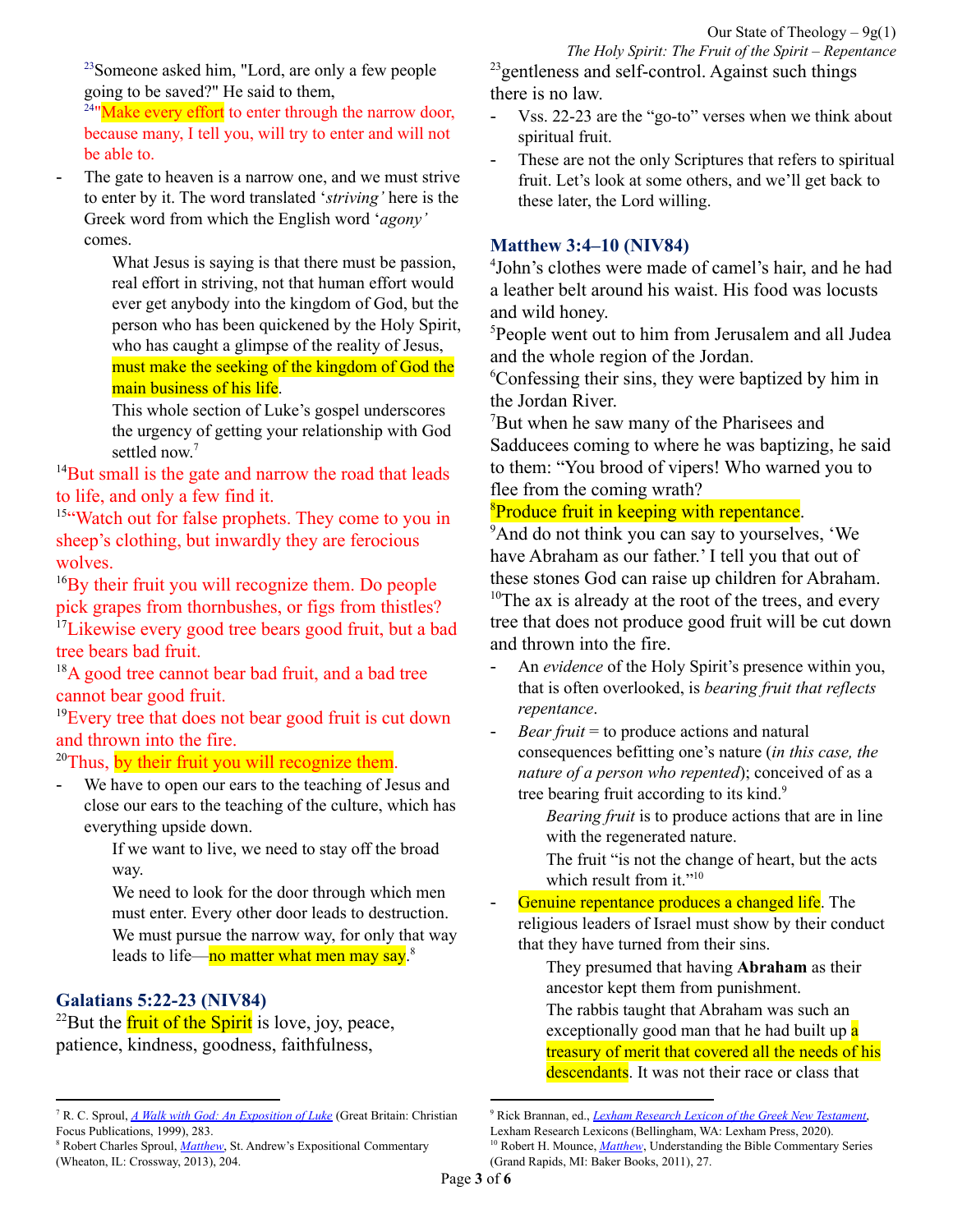bound them to God.

If there is no fruit there has been no fundamental change of heart.<sup>11</sup>

- Repentance isn't just being sorry about our sins—it's being sorry enough to stop ... and turn our whole lives to God.<sup>12</sup>
- Some view repentance as a *feeling*—sorrow for something we did or failed to do. Others have heard that the New Testament word for "repent" meant "to change the mind." Repentance involves more than the mind.

To repent is to return to God, to his covenant, to loyalty and *obedience*. 13

Fruits of repentance are just that—fruits.

They are *not wages the sinner must earn* by doing the right thing and making up for sin.

They are *not penalties* that are handed out for a violation.

- They represent a *response*, which involves *a course of action* that isn't always clear. Here are some guidelines:

> The fruits of repentance are *to desist from the sin of which one repented*.

The fruits of repentance are *to restore, if possible, what sin has ruined*.

The fruits of repentance are *to amend one's sinful life, to replace evil with good*.

The fruits of repentance are *to do all to the glory of God, whether we eat or drink, or work or play*. 14

#### **Luke 3:7–14 (NIV84)**

7 John said to the crowds coming out to be baptized by him, "You brood of vipers! Who warned you to flee from the coming wrath?

<sup>8</sup>Produce fruit in keeping with repentance. And do not begin to say to yourselves, 'We have Abraham as our father.' For I tell you that out of these stones God can raise up children for Abraham.

<sup>9</sup>The ax is already at the root of the trees, and every tree that does not produce good fruit will be cut down and thrown into the fire."

<sup>10"</sup>What should we do then?" the crowd asked. 11 John answered, "The man with two tunics should

*The Holy Spirit: The Fruit of the Spirit – Repentance* share with him who has none, and the one who has food should do the same."

<sup>12</sup>Tax collectors also came to be baptized. "Teacher," they asked, "what should we do?"

 $13$ "Don't collect any more than you are required to," he told them.

<sup>14</sup>Then some soldiers asked him, "And what should we do?" He replied, "Don't extort money and don't accuse people falsely—be content with your pay."

Vss. 11-14 show some examples of the fruit of repentance addressed to the crowd (v. 11), to the tax collectors (vss. 12-13), and to the soldiers (v. 14).

#### **Proverbs 5:22 (NLT)**

 $22$ An evil man is held captive by his own sins; they are ropes that catch and hold him.

- People commonly show sorrow for a sin *after they are caught*—the cords of sin do trap the sinner. President Bill Clinton was angry and defiant at first when charged with the sin of an illicit relationship with a White House intern. "I did not have relations with that woman," he thundered, and he questioned the motives of anyone who said he had. A few weeks later, when irrefutable evidence of a relationship with "that woman" became public, Clinton was all remorseful. Was he truly penitent? Maybe and maybe not. Who can know the condition of another man's soul?
- Repentance is more than remorse over shameful behavior, but when a man is caught in a sin, the publicity and the shame can lead to true repentance.

The fallen evangelist Jim Bakker seems eventually to have come to true repentance that way. Years after his disgrace, he wrote a striking book entitled *I Was Wrong*.

Repentance is more than sorrow that we got caught, or hurt ourselves, or hurt others.

Judas betrayed Jesus to death.

After Jesus' death, Judas was filled with remorse. He tried—and failed—to return the money he gained for betraying Jesus.

Later, he took his life. He was sorry for his sin, but instead of taking his sorrow to God, he turned inward, not Godward, and his remorse became self-condemnation.

#### Self-condemnation is not repentance.

God does not want us to suffocate in our guilt, he wants us to take our guilt to him, that we may find forgiveness and release, peace and renewal.

### **2 Corinthians 7:8–11 (NIV84)**

<sup>&</sup>lt;sup>11</sup> Robert H. Mounce, *[Matthew](https://ref.ly/logosres/nibcnt61mt?ref=Bible.Mt3.7-12&off=1339&ctx=d%E2%80%9D+(vol.+1%2c+p.+44).%0a~Genuine+repentance+p)*, Understanding the Bible Commentary Series (Grand Rapids, MI: Baker Books, 2011), 23–24.

<sup>12</sup> F. F. Bruce, *[Matthew](https://ref.ly/logosres/mtthwnpnybblcmm?ref=Bible.Mt3.1-12&off=36&ctx=JOHN%0aMATTHEW+3%3a1%E2%80%9312%0a~Repentance+isn%E2%80%99t+jus)*, Open Your Bible Commentary (Bath, UK; Nashville, TN: Creative 4 International, 2014), Mt 3:1–12.

<sup>13</sup> Daniel M. Doriani, *[Matthew](https://ref.ly/logosres/rec61mt?ref=Bible.Mt3.1-12&off=3338&ctx=e+kingdom+is+near.%E2%80%9D+~Some+view+repentance) & 2*, ed. Richard D. Phillips, Philip Graham Ryken, and Daniel M. Doriani, vol. 1, Reformed Expository Commentary (Phillipsburg, NJ: P&R Publishing, 2008), 48–49.

<sup>&</sup>lt;sup>14</sup> John D. Schuetze, ["Scriptural](https://ref.ly/logosres/wlq96?ref=Page.p+264&off=2090&ctx=ohn+8%3a11%2c+Luke+19%3a8%0a~Fruits+of+repentance) Principles as They Pertain to 'Live-In' [Arrangements,"](https://ref.ly/logosres/wlq96?ref=Page.p+264&off=2090&ctx=ohn+8%3a11%2c+Luke+19%3a8%0a~Fruits+of+repentance) ed. John F. Brug, *Wisconsin Lutheran Quarterly* 96 (1999): 264–265.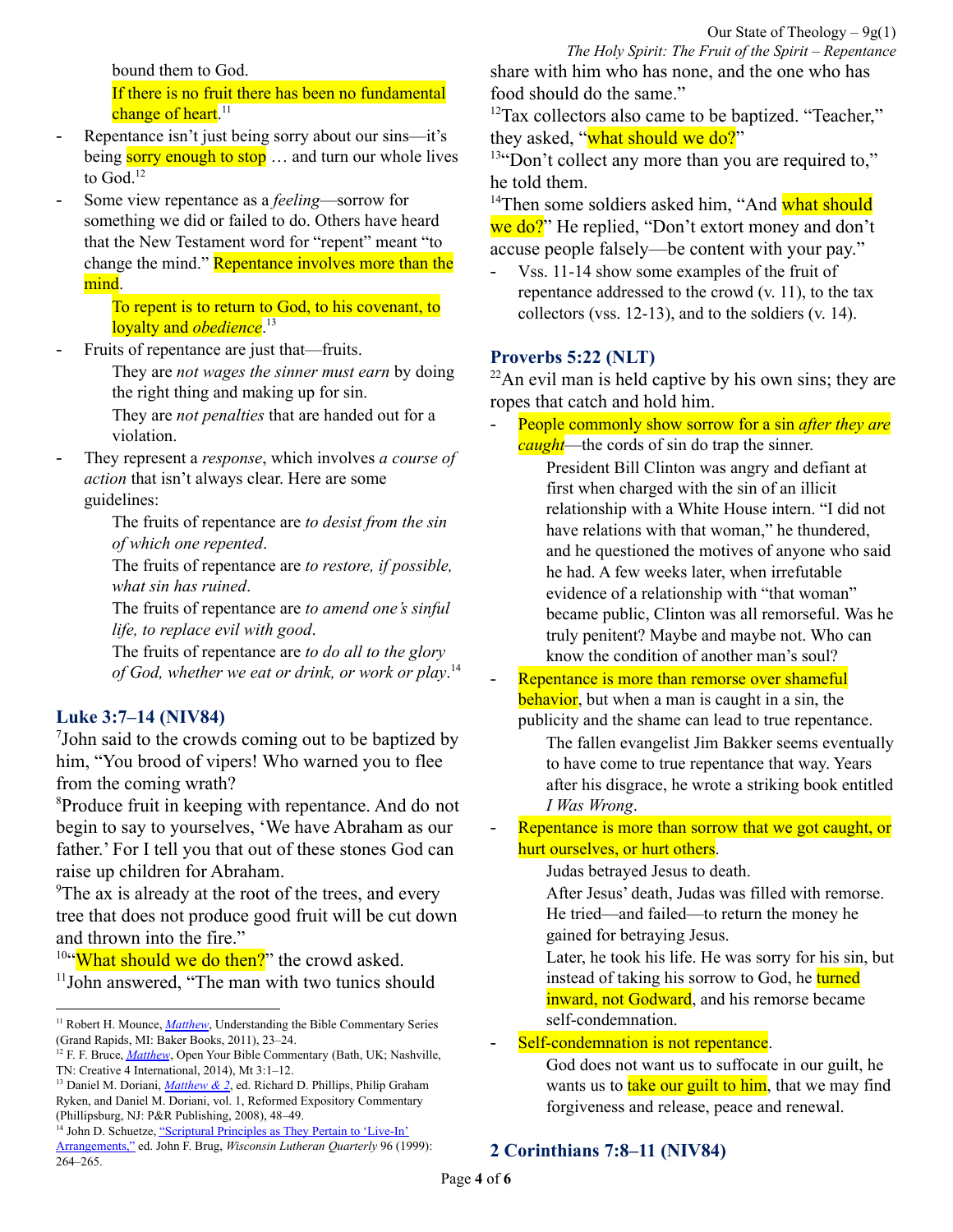Our State of Theology  $-9g(1)$ *The Holy Spirit: The Fruit of the Spirit – Repentance* Lord, so that repentance is also our act.

<sup>8</sup>Even if I caused you sorrow by my letter, I do not regret it. Though I did regret it—I see that my letter hurt you, but only for a little while—

<sup>9</sup>yet now **I am happy**, not because you were made sorry, but **because your sorrow led you to repentance**. For you became sorrowful as God intended and so were not harmed in any way by us.

<sup>10</sup>Godly sorrow brings repentance that leads to salvation and leaves no regret, but worldly sorrow brings death.

 $11$ See what this godly sorrow has produced in you: what earnestness, what eagerness to clear yourselves, what indignation, what alarm, what longing, what concern, what readiness to see justice done. At every point you have proved yourselves to be innocent in this matter.

Paul says he regrets that his rebuke hurt the church for a little while, yet he is glad because "your sorrow led you to repentance" (2 Cor. 7:8–9).

In *worldly sorrow*, the sinner feels bad for himself—his pain, his shame, his damaged reputation or relationships.

In *godly sorrow*, the sinner wants to see justice done and wants to restore relationships, first with God, and then with our fellow man (7:11), and results in true repentance: *forsaking and turning away from sin and turning to God.*

# **Acts 11:18 (NIV84)**

<sup>18</sup>When they heard this, they had no further objections and praised God, saying, "So then, God has granted even the Gentiles repentance unto life."

- *Question 76 of the Westminster Larger Catechism* asks, *"What is repentance unto life?"* The catechism answers:

*Repentance unto life* is **a saving grace**, wrought in the heart of a sinner by the Spirit and the Word of God, whereby, out of the sight and sense, not only of the danger, but also of the filthiness and odiousness of his sins, and upon apprehension of God's mercy in Christ to such as are penitent, he so grieves for and hates his sins, as that he turns from them all to God, purposing and endeavoring constantly to walk with him in all the ways of new obedience. 15

Unless the Spirit enlightens, we will never see that sin is rebellion against God.

The Spirit speaks and convicts, but we listen, agree, forsake our sinful ways and return to the - We cannot persuade anyone to believe, but the Spirit may use our efforts to foster genuine sorrow. 16

# **2 Timothy 2:22–26 (NIV84)**

 $2^{22}$ Flee the evil desires of youth, and pursue righteousness, faith, love and peace, along with those who call on the Lord out of a pure heart.

 $^{23}$ Don't have anything to do with foolish and stupid arguments, because you know they produce quarrels.

<sup>24</sup>And the Lord's servant must not quarrel; instead, he must be kind to everyone, able to teach, not resentful.

 $25$ Those who oppose him he must gently instruct, in the hope that God will **grant them repentance** leading them to a knowledge of the truth,

- **2 Timothy 2:25 (HCSB)**

<sup>25</sup>instructing his opponents with gentleness. Perhaps God will grant them repentance leading  $|$ them $|$  to the knowledge of the truth.

<sup>26</sup> and that they will come to their senses and escape from the trap of the devil, who has taken them captive to do his will.

- *God* grants repentance, so repentance is an outcome that God "*may perhaps*" grant (2:25). 17

Repentance is a gift granted by God as He wills.

- All true repentance is produced by God's sovereign grace, and without such grace human effort to change is futile.
- When God, by grace, grants saving faith, it includes the granting of repentance from sin. Neither is a work carried out by humans.<sup>18</sup>
- *Question 87 of the Westminster Shorter Catechism* defines *true repentance:*

*Repentance unto life* is a saving grace, whereby a sinner, out of a true sense of his sin, and apprehension of the mercy of God in Christ, doth, with grief and hatred of his sin, turn from it unto God, with full purpose of, and endeavour after, new obedience. 19

- One of the initial evidences that a person is a Christian and has the Holy Spirit living in him is they are living a life that *displays fruit in keeping with repentance*.

<sup>15</sup> Daniel M. Doriani, *[Matthew](https://ref.ly/logosres/rec61mt?ref=Bible.Mt3.1-12&off=5611&ctx=at+we+hurt+someone.%0a~Repentance+is+also+m) & 2*, ed. Richard D. Phillips, Philip Graham Ryken, and Daniel M. Doriani, vol. 1, Reformed Expository Commentary (Phillipsburg, NJ: P&R Publishing, 2008), 49–51.

<sup>16</sup> Daniel M. Doriani and Richard D. Phillips, *2 [Timothy](https://ref.ly/logosres/rec76ti2?ref=Bible.2Ti2.23-26&off=5709&ctx=ce+(Eph.+4%3a15%2c+29).+~We+cannot+persuade+a) & Titus*, ed. Richard D. Phillips, Philip Graham Ryken, and Daniel M. Doriani, Reformed Expository Commentary (Phillipsburg, NJ: P&R Publishing, 2020), 51, 62.

<sup>17</sup> Daniel M. Doriani and Richard D. Phillips, *2 [Timothy](https://ref.ly/logosres/rec76ti2?ref=Bible.2Ti2.23-26&off=5536&ctx=+well+as+realistic.+~God+grants+repentanc) & Titus*, ed. Richard D. Phillips, Philip Graham Ryken, and Daniel M. Doriani, Reformed Expository Commentary (Phillipsburg, NJ: P&R Publishing, 2020), 62.

<sup>18</sup> John F. MacArthur Jr., *The MacArthur Bible [Commentary](https://ref.ly/logosres/97120d2325c2eaff76a0701e5f610f13?ref=Bible.2Ti2.25&off=322&ctx=orinthians+7%3a9%2c+10.+~All+true+repentance+)* (Nashville: Thomas Nelson, 2005), 2 Ti 2:25.

<sup>19</sup> Daniel M. Doriani and Richard D. Phillips, *2 [Timothy](https://ref.ly/logosres/rec76ti2?ref=Bible.2Ti2.23-26&off=5821&ctx=orrow+(Acts+11%3a18).+~Question+87+of+the+W) & Titus*, ed. Richard D. Phillips, Philip Graham Ryken, and Daniel M. Doriani, Reformed Expository Commentary (Phillipsburg, NJ: P&R Publishing, 2020), 62.